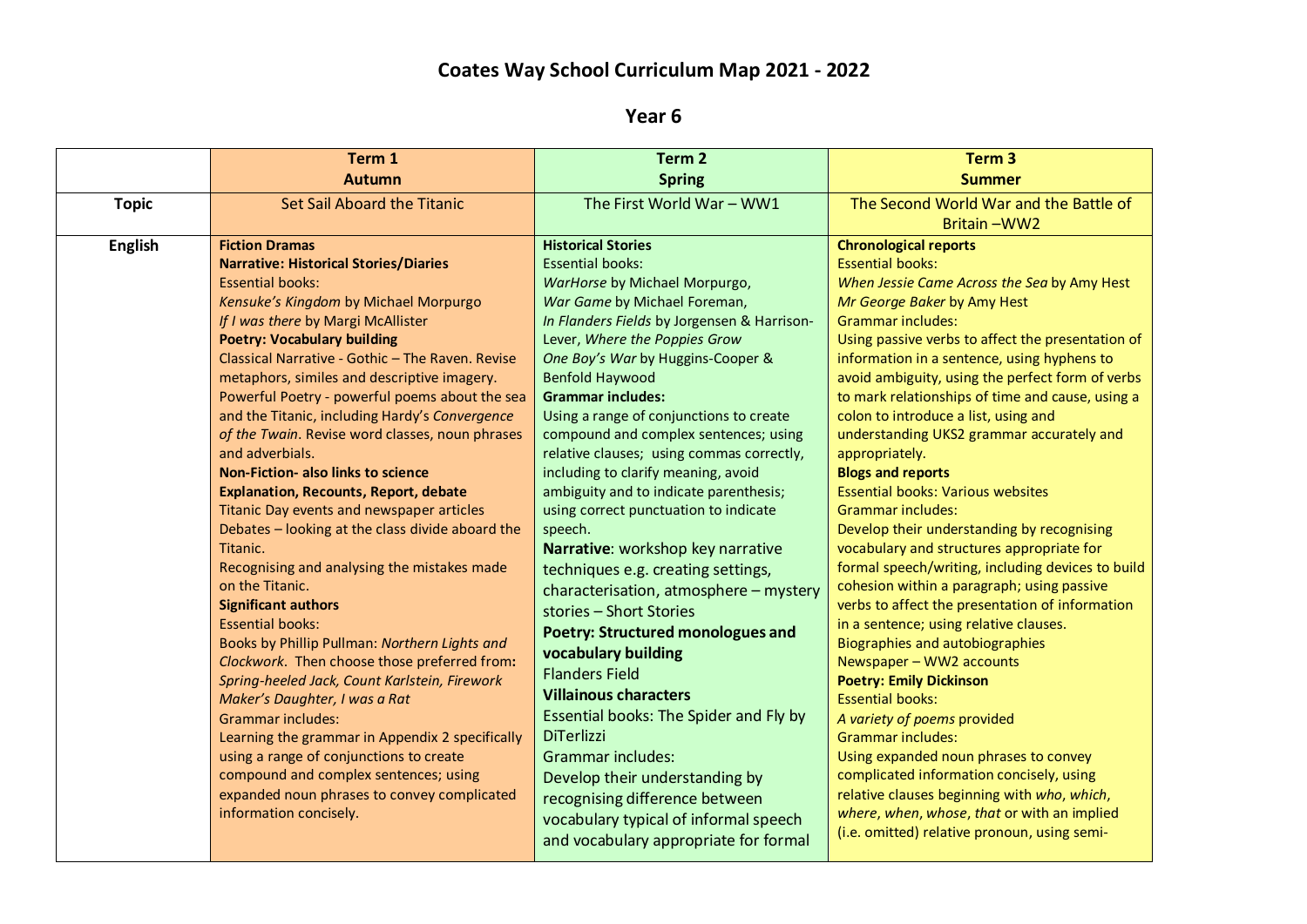|              | <b>Spelling, Punctuation and Grammar (SPaG)-</b><br>daily practise which is then applied to English<br>writing. SATs Practise<br>Reading comprehension of different genres-<br>daily practise which is then applied to English<br>writing. SATs Practise                                                                                                                                                                                                                                                                                                                                                                                                                                                                                                                        | speech and writing; indicate<br>grammatical and other features by:<br>using semi-colons, colons or dashes to<br>mark boundaries between independent<br>clauses.<br><b>Non-Fiction:</b><br><b>Persuasion and Discussion</b><br>Diaries - WW1<br><b>Spelling, Punctuation and Grammar</b><br>(SPaG)- daily practise which is then applied<br>to English writing. SATs Practise<br><b>Reading comprehension of different</b><br>genres- daily practise which is then<br>applied to English writing. SATs Practise                                                                                                | colons, colons or dashes to mark boundaries<br>between main clauses.<br><b>Class Text: The Amazing Story of Adolphus</b><br><b>Tips - Michael Morpurgo</b><br><b>Mock SATs Practise</b><br>Any gaps for Year 7 recapped<br><b>Spelling, Punctuation and Grammar (SPaG)-</b><br>daily practise which is then applied to English<br>writing. SATs Practise<br>Reading comprehension of different genres-<br>daily practise which is then applied to English<br>writing. SATs Practise                                                                                                                                          |
|--------------|---------------------------------------------------------------------------------------------------------------------------------------------------------------------------------------------------------------------------------------------------------------------------------------------------------------------------------------------------------------------------------------------------------------------------------------------------------------------------------------------------------------------------------------------------------------------------------------------------------------------------------------------------------------------------------------------------------------------------------------------------------------------------------|---------------------------------------------------------------------------------------------------------------------------------------------------------------------------------------------------------------------------------------------------------------------------------------------------------------------------------------------------------------------------------------------------------------------------------------------------------------------------------------------------------------------------------------------------------------------------------------------------------------|------------------------------------------------------------------------------------------------------------------------------------------------------------------------------------------------------------------------------------------------------------------------------------------------------------------------------------------------------------------------------------------------------------------------------------------------------------------------------------------------------------------------------------------------------------------------------------------------------------------------------|
| <b>Maths</b> | <b>Recap any misconceptions and fill gaps</b><br>from Year 5 and Covid lockdown<br>Number/Calculation:<br>Securing place value including<br>negatives<br>All written methods<br>$\blacksquare$<br>Identifying factors, multiples and<br>primes<br>Solve multi-step number problems<br>Algebra:<br>Introduce simple use of unknowns<br>Fractions, Decimals and percentages:<br>Compare and simplify fractions<br>Use equivalents to add fractions<br>$\overline{\phantom{a}}$<br><b>Multiply simple fractions</b><br>Ratio<br>÷,<br>Solve problems using decimals and<br>percentages<br>Arithmetic daily and tested weekly<br>Throughout the term the children will be<br>assessed and this will inform my planning<br>to ensure that gaps in knowledge and skills<br>are filled | Algebra:<br>Introduce simple use of unknowns<br><b>Geometry and Measures</b><br>Use a range of measures and<br>conversions<br>Calculate the perimeter and area<br>of shapes<br>Classify shapes by properties<br>Know and use angle rules<br><b>Translate and reflect shapes</b><br>Data Handling:<br>Use and interpret a variety of<br>charts and graphs<br>Calculate mean, median and mode<br>Arithmetic daily and tested weekly<br>Mock SATs practise<br>Throughout the term the children will<br>be assessed and this will inform my<br>planning to ensure that gaps in<br>knowledge and skills are filled | <b>Mock SATs practise</b><br>Ratio<br><b>Geometry and Measures</b><br>Use a range of measures and<br>conversions<br>Calculate the perimeter and area of<br>shapes<br>Classify shapes by properties<br>$\equiv$<br>Know and use angle rules<br>÷,<br>Translate and reflect shapes<br><b>Data Handling:</b><br>Use and interpret a variety of charts<br>and graphs<br>Calculate mean, median and mode<br>Arithmetic daily and tested weekly<br><b>Mock SATs practise</b><br>Throughout the term the children will be<br>assessed and this will inform my planning<br>to ensure that gaps in knowledge and skills<br>are filled |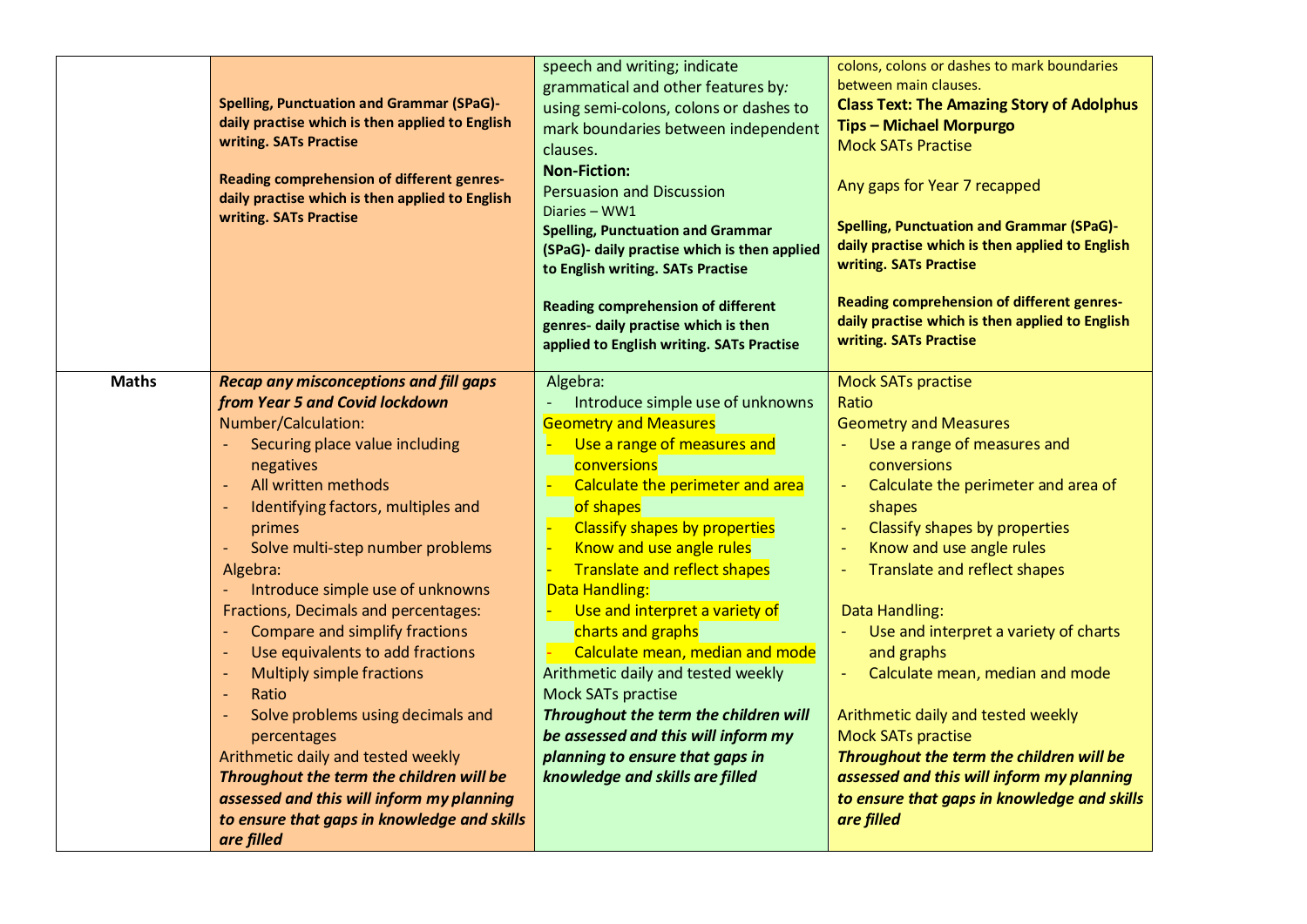| <b>Science</b>         | <b>Autumn 1 Crime Lab</b>                          | <b>Autumn 2 Electric</b>     | <b>Spring 1</b>                                                         | <b>Spring 2 The</b>                    | <b>Summer 1 The art of</b>                                                    | <b>Summer 2 The</b>     |
|------------------------|----------------------------------------------------|------------------------------|-------------------------------------------------------------------------|----------------------------------------|-------------------------------------------------------------------------------|-------------------------|
|                        | <b>Investigation (Light)</b>                       | <b>Celebrations</b>          | <b>Classification</b>                                                   | <b>Game of Survival</b>                | <b>Being Human</b>                                                            | <b>Science of Sport</b> |
|                        | Light travels in                                   | <b>Electric festival</b>     | <b>Connoisseurs</b>                                                     | Inheritance                            | <b>Blood composition</b>                                                      | <b>Tantalising turf</b> |
|                        | straight lines                                     | challenge                    | <b>Finding Linnaeus</b>                                                 | detective                              | and function                                                                  | Sports kit and          |
|                        | Up periscope                                       | Playing with                 | Odd one out                                                             | <b>Mutations and</b>                   | <b>The heart</b>                                                              | equipment               |
|                        | Shadow giants                                      | electricity                  | The sweetness of                                                        | adaptations                            | <b>Nutrient detective</b>                                                     | enquiries               |
|                        | It's a rainbow world                               | Designs, ideas and           | classification                                                          | <b>Extreme survival</b>                | The circulatory                                                               | <b>Harness sports</b>   |
|                        | A trick of the                                     | circuit diagrams             | Classification in                                                       | Meet the                               | system                                                                        | forces                  |
|                        | colourful light filters                            | Create a dimmer              | your back yard                                                          | evolutionary                           | A healthy body: diet,                                                         | Human body and          |
|                        |                                                    | switch                       | <b>Quirky creatures</b>                                                 | pioneers                               | exercise and lifestyle                                                        | sports                  |
|                        |                                                    | <b>Create festive lights</b> | New creature                                                            | <b>Evolutionary trees</b>              | A healthy body: drugs                                                         | Sports talent           |
|                        |                                                    | prototype                    | feature                                                                 | and fossils                            | and alcohol                                                                   | Lighting up sports      |
|                        |                                                    |                              |                                                                         | The tale of the                        |                                                                               | stadiums                |
|                        |                                                    |                              |                                                                         | giraffe's neck                         |                                                                               |                         |
|                        |                                                    |                              |                                                                         |                                        |                                                                               |                         |
| <b>Computing</b>       | 3D Printing and design - small group work          |                              | 3D Printing and design - small group                                    |                                        | 3D Printing and design - small group work                                     |                         |
|                        | <b>PowerPoints - transitions and</b>               |                              | work                                                                    |                                        | <b>Staying connected</b>                                                      |                         |
|                        | presentations                                      |                              | <b>Sound works</b>                                                      |                                        | esafety                                                                       |                         |
|                        | esafety                                            |                              | esafety                                                                 |                                        |                                                                               |                         |
|                        |                                                    |                              |                                                                         |                                        |                                                                               |                         |
| <b>RE</b>              | <b>Christian beliefs and</b>                       | Christmas around             |                                                                         | <b>Buddhism</b>                        | Expressing Faith in song Art, Drama-                                          |                         |
|                        | practise Ideas about                               | the world                    |                                                                         |                                        | religions from around the world                                               |                         |
|                        | God                                                |                              |                                                                         |                                        |                                                                               |                         |
| <b>MFL</b>             | <b>Recap of basic Phrases</b>                      |                              |                                                                         | <b>Human Body</b>                      | <b>Pocket Money</b>                                                           |                         |
|                        | <b>Travel</b>                                      |                              |                                                                         |                                        |                                                                               |                         |
| <b>Expressive arts</b> | Music: developing djembe playing skills,           |                              | Music: Learning to sing, play and                                       |                                        | Music: songs for the production                                               |                         |
| (Art, D&T, Music)      | listening to and performing various types of       |                              |                                                                         | perform songs linked to World War 1/2, |                                                                               |                         |
|                        | music.                                             |                              | performing various types of music                                       |                                        | Artist of the term: Henry Spencer Moore. He                                   |                         |
|                        |                                                    |                              |                                                                         |                                        | is best known for his semi-abstract                                           |                         |
|                        | <b>Artist of the term: Alma Thomas- African-</b>   |                              | Artist of the term: George Braque and                                   |                                        | monumental bronze sculptures which are                                        |                         |
|                        | American artist (contemporary abstract art)        |                              | Pablo Picasso (Cubism)                                                  |                                        | located around the world as public works of                                   |                         |
|                        | <b>CHARACTERISTICS:</b>                            |                              | <b>CHARACTERISTICS</b>                                                  |                                        | art.                                                                          |                         |
|                        |                                                    |                              | Abstraction, flat, two-dimensional                                      |                                        |                                                                               |                         |
|                        | Expressive colour, line, bold surface design, flat |                              | surfaces, geometric forms, contrasting                                  |                                        | <b>CHARACTERISTICS</b>                                                        |                         |
|                        | composition                                        |                              | vantage points - using an array of<br>different materials to create art |                                        | Known for: Sculpture, drawing, graphics,                                      |                         |
|                        |                                                    |                              |                                                                         |                                        | textiles - using clay to sculpt                                               |                         |
|                        | Artist of the INFLUENTIAL WORKS                    |                              | Artist of INFLUENTIAL WORKS                                             |                                        |                                                                               |                         |
|                        |                                                    |                              | Georges Braque<br>Violin and Palette, 1909                              |                                        | Periods: Modern art, Abstract art,<br>Surrealism, Primitivism, Expressionism, |                         |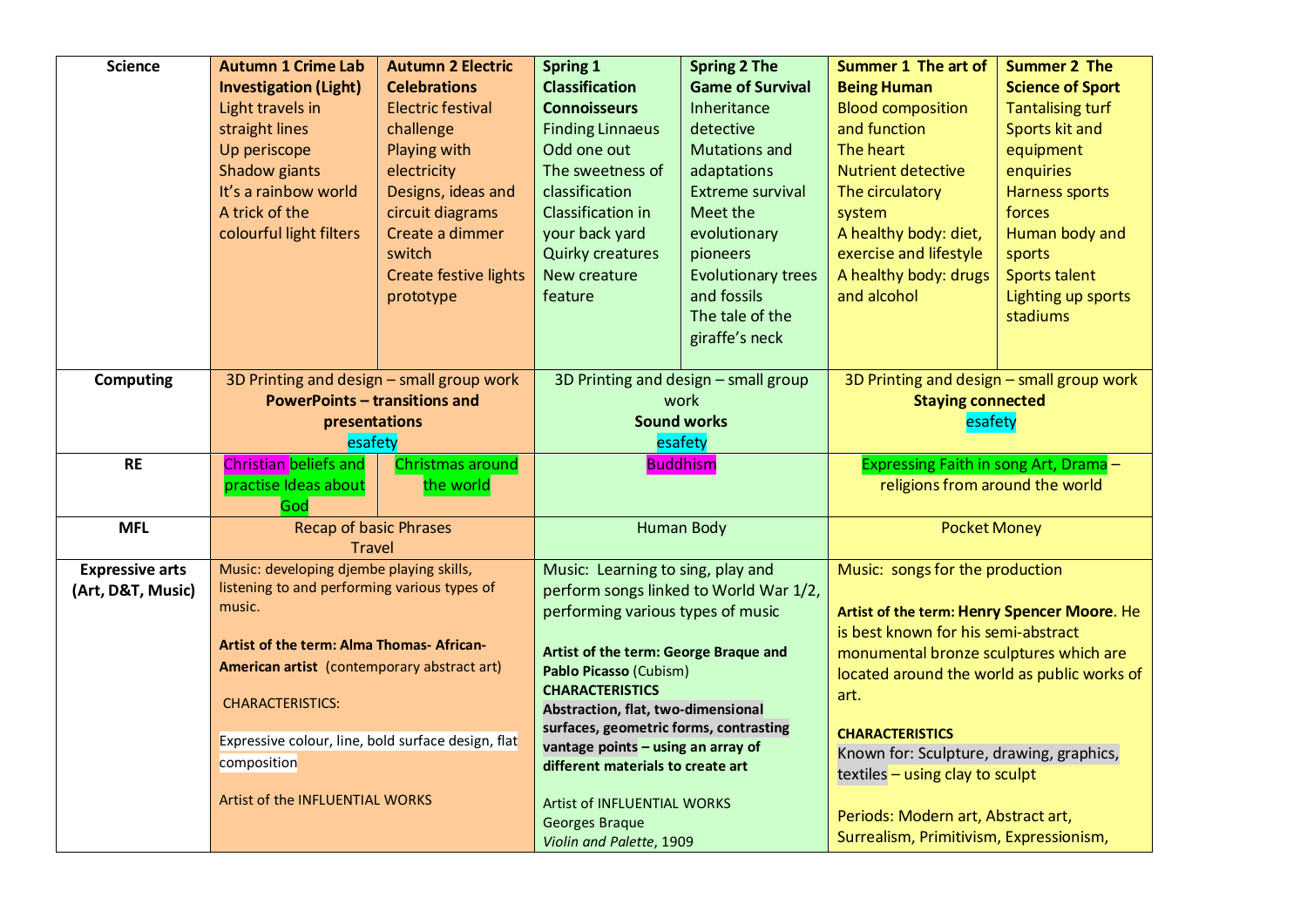| Guernica, 1937<br>Modernism<br>Woman with a Hat, 1905<br>André Derain<br>Sketches of soldiers and animals in<br>WW1<br>The Houses of Parliament, 1905-1906<br>Kensuke's Kingdom art (silhouette and sea<br>waves based on Hokusai). Using watercolours<br>to create atmosphere and texture.<br>Titanic sketches - portraits and vehicles -<br><b>Seasonal: Easter art</b><br>Scene set - production<br>using tone and shading with pencil, charcoal<br>and oil pastel.<br><b>Seasonal: Christmas Art</b><br>History - World War 1: also known as The Great<br><b>Humanities</b><br>The historical journey to New York aboard the<br>History - World War 2: focus on the following<br>War Study why and how it started, time<br>events linked to: Evacuees, Dig for Victory and<br>Titanic - One of the most famous tragedies in<br>(History,<br>frames, impact on Britain, animals in the<br>rationing, Battle of Britain and D-Day, compare<br>Geography)<br>modern history. Make connections to Britain in<br>war and women and children.<br>the artillery and strategies to WW1<br>the early 1900's.<br><b>Study Climate zones and Biomes and</b><br>Study the distribution of natural resources -<br><b>Study North America and its environmental</b><br>energy distribution of natural resources -<br>Vegetation Belts - Know the name and<br>regions, key physical and human features,<br>Minerals - Know the main human and physical<br>countries, major cities Know the names and<br>locate a number of the world's deserts.<br>differences between developed and third world.<br>locate a number of countries in this region<br>Know features of a specific biome. Label<br>layers of a rainforest and know what<br>Use maps, atlases, globes and digital/computer<br>deforestation is. |  | <b>Henri Matisse</b>                                                                                                                             |  | <b>Pablo Picasso</b> |  | Geometric abstraction, Biomorphism, |  |
|--------------------------------------------------------------------------------------------------------------------------------------------------------------------------------------------------------------------------------------------------------------------------------------------------------------------------------------------------------------------------------------------------------------------------------------------------------------------------------------------------------------------------------------------------------------------------------------------------------------------------------------------------------------------------------------------------------------------------------------------------------------------------------------------------------------------------------------------------------------------------------------------------------------------------------------------------------------------------------------------------------------------------------------------------------------------------------------------------------------------------------------------------------------------------------------------------------------------------------------------------------------------------------------------------------------------------------------------------------------------------------------------------------------------------------------------------------------------------------------------------------------------------------------------------------------------------------------------------------------------------------------------------------------------------------------------------------------------------------------------------------------------------------------------------|--|--------------------------------------------------------------------------------------------------------------------------------------------------|--|----------------------|--|-------------------------------------|--|
|                                                                                                                                                                                                                                                                                                                                                                                                                                                                                                                                                                                                                                                                                                                                                                                                                                                                                                                                                                                                                                                                                                                                                                                                                                                                                                                                                                                                                                                                                                                                                                                                                                                                                                                                                                                                  |  |                                                                                                                                                  |  |                      |  |                                     |  |
|                                                                                                                                                                                                                                                                                                                                                                                                                                                                                                                                                                                                                                                                                                                                                                                                                                                                                                                                                                                                                                                                                                                                                                                                                                                                                                                                                                                                                                                                                                                                                                                                                                                                                                                                                                                                  |  |                                                                                                                                                  |  |                      |  |                                     |  |
|                                                                                                                                                                                                                                                                                                                                                                                                                                                                                                                                                                                                                                                                                                                                                                                                                                                                                                                                                                                                                                                                                                                                                                                                                                                                                                                                                                                                                                                                                                                                                                                                                                                                                                                                                                                                  |  |                                                                                                                                                  |  |                      |  |                                     |  |
|                                                                                                                                                                                                                                                                                                                                                                                                                                                                                                                                                                                                                                                                                                                                                                                                                                                                                                                                                                                                                                                                                                                                                                                                                                                                                                                                                                                                                                                                                                                                                                                                                                                                                                                                                                                                  |  |                                                                                                                                                  |  |                      |  |                                     |  |
|                                                                                                                                                                                                                                                                                                                                                                                                                                                                                                                                                                                                                                                                                                                                                                                                                                                                                                                                                                                                                                                                                                                                                                                                                                                                                                                                                                                                                                                                                                                                                                                                                                                                                                                                                                                                  |  |                                                                                                                                                  |  |                      |  |                                     |  |
|                                                                                                                                                                                                                                                                                                                                                                                                                                                                                                                                                                                                                                                                                                                                                                                                                                                                                                                                                                                                                                                                                                                                                                                                                                                                                                                                                                                                                                                                                                                                                                                                                                                                                                                                                                                                  |  | mapping (Google Earth) to locate countries and<br>describe features studied.<br>Whole School - Sustainability - Reduce, Reuse,<br><b>Recycle</b> |  |                      |  |                                     |  |
|                                                                                                                                                                                                                                                                                                                                                                                                                                                                                                                                                                                                                                                                                                                                                                                                                                                                                                                                                                                                                                                                                                                                                                                                                                                                                                                                                                                                                                                                                                                                                                                                                                                                                                                                                                                                  |  |                                                                                                                                                  |  |                      |  |                                     |  |
|                                                                                                                                                                                                                                                                                                                                                                                                                                                                                                                                                                                                                                                                                                                                                                                                                                                                                                                                                                                                                                                                                                                                                                                                                                                                                                                                                                                                                                                                                                                                                                                                                                                                                                                                                                                                  |  |                                                                                                                                                  |  |                      |  |                                     |  |
|                                                                                                                                                                                                                                                                                                                                                                                                                                                                                                                                                                                                                                                                                                                                                                                                                                                                                                                                                                                                                                                                                                                                                                                                                                                                                                                                                                                                                                                                                                                                                                                                                                                                                                                                                                                                  |  |                                                                                                                                                  |  |                      |  |                                     |  |
|                                                                                                                                                                                                                                                                                                                                                                                                                                                                                                                                                                                                                                                                                                                                                                                                                                                                                                                                                                                                                                                                                                                                                                                                                                                                                                                                                                                                                                                                                                                                                                                                                                                                                                                                                                                                  |  |                                                                                                                                                  |  |                      |  |                                     |  |
|                                                                                                                                                                                                                                                                                                                                                                                                                                                                                                                                                                                                                                                                                                                                                                                                                                                                                                                                                                                                                                                                                                                                                                                                                                                                                                                                                                                                                                                                                                                                                                                                                                                                                                                                                                                                  |  |                                                                                                                                                  |  |                      |  |                                     |  |
|                                                                                                                                                                                                                                                                                                                                                                                                                                                                                                                                                                                                                                                                                                                                                                                                                                                                                                                                                                                                                                                                                                                                                                                                                                                                                                                                                                                                                                                                                                                                                                                                                                                                                                                                                                                                  |  |                                                                                                                                                  |  |                      |  |                                     |  |
|                                                                                                                                                                                                                                                                                                                                                                                                                                                                                                                                                                                                                                                                                                                                                                                                                                                                                                                                                                                                                                                                                                                                                                                                                                                                                                                                                                                                                                                                                                                                                                                                                                                                                                                                                                                                  |  |                                                                                                                                                  |  |                      |  |                                     |  |
|                                                                                                                                                                                                                                                                                                                                                                                                                                                                                                                                                                                                                                                                                                                                                                                                                                                                                                                                                                                                                                                                                                                                                                                                                                                                                                                                                                                                                                                                                                                                                                                                                                                                                                                                                                                                  |  |                                                                                                                                                  |  |                      |  |                                     |  |
|                                                                                                                                                                                                                                                                                                                                                                                                                                                                                                                                                                                                                                                                                                                                                                                                                                                                                                                                                                                                                                                                                                                                                                                                                                                                                                                                                                                                                                                                                                                                                                                                                                                                                                                                                                                                  |  |                                                                                                                                                  |  |                      |  |                                     |  |
|                                                                                                                                                                                                                                                                                                                                                                                                                                                                                                                                                                                                                                                                                                                                                                                                                                                                                                                                                                                                                                                                                                                                                                                                                                                                                                                                                                                                                                                                                                                                                                                                                                                                                                                                                                                                  |  |                                                                                                                                                  |  |                      |  |                                     |  |
| PE<br><b>Field events</b><br><b>Ball sports</b><br>Gymnastics<br>Dance - Yoga<br><b>Track events</b><br><b>Invasion games</b>                                                                                                                                                                                                                                                                                                                                                                                                                                                                                                                                                                                                                                                                                                                                                                                                                                                                                                                                                                                                                                                                                                                                                                                                                                                                                                                                                                                                                                                                                                                                                                                                                                                                    |  |                                                                                                                                                  |  |                      |  |                                     |  |